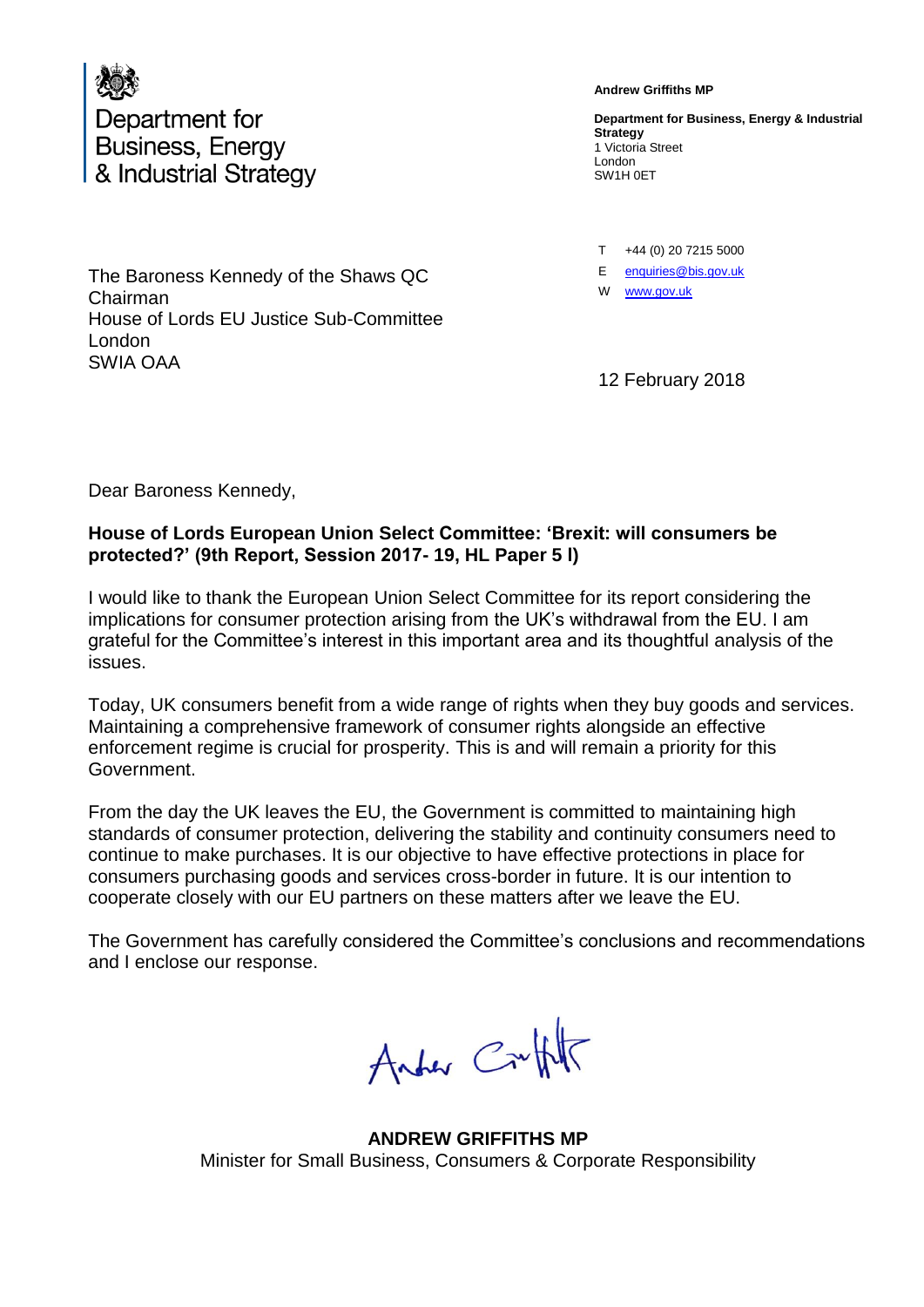# **GOVERNMENT RESPONSE TO THE HOUSE OF LORDS EUROPEAN UNION COMMITTEE REPORT: 'BREXIT: WILL CONSUMERS BE PROTECTED?**'

The Committee's recommendations and conclusions are in bold and are followed by the Government's responses.

**We agree with the Minister that the cooperation between the EU and the UK on the development of the consumer protection acquis has played an important role in shaping this area of law. The UK's influence is illustrated by the recent proposal introducing pan-European consumer protection rights addressing the sale of digital content, which draws heavily for its inspiration on the rights introduced in the UK by the Consumer Rights Act 2015. (Paragraph 19)**

**As a result of this interaction, the EU's consumer protection acquis and UK national law are interwoven in a complex and interconnected fashion. Citizens' legal protections are strengthened by a harmonised system of consumer protection. While the many items of EU law provide the basis for consumer protection in the UK, our national law often provides for a higher degree of protection. (Paragraph 20)**

# **Government response**

The Government welcomes the Committee's agreement on the important role the UK has played in developing the consumer protection acquis. The UK has worked closely with the European Commission and in the Council to develop a comprehensive and robust consumer protection framework. For example, and as the Committee noted, we have been able to share our expertise, experience and insights to ensure the Digital Content Directive safeguards consumer rights and maintains consumer confidence in e-commerce.

We agree that this interaction has helped to strengthen consumer protections both in the UK and the wider EU. It is also true that while we have worked hand-in-hand with the EU to deliver high levels of consumer protection, on a number of issues, the UK has chosen to go further, providing additional protections for UK consumers. In 2015 in the Consumer Rights Act, we actively chose to go beyond EU minimum standards by, for example, establishing the consumer's right to reject a faulty good for 30 days.

Furthermore, the UK has a history of delivering high standards and strong protections for consumers, long before the EU acted in this area. Making sure that consumers are adequately protected, wherever and however they buy, will continue to be a priority for this Government.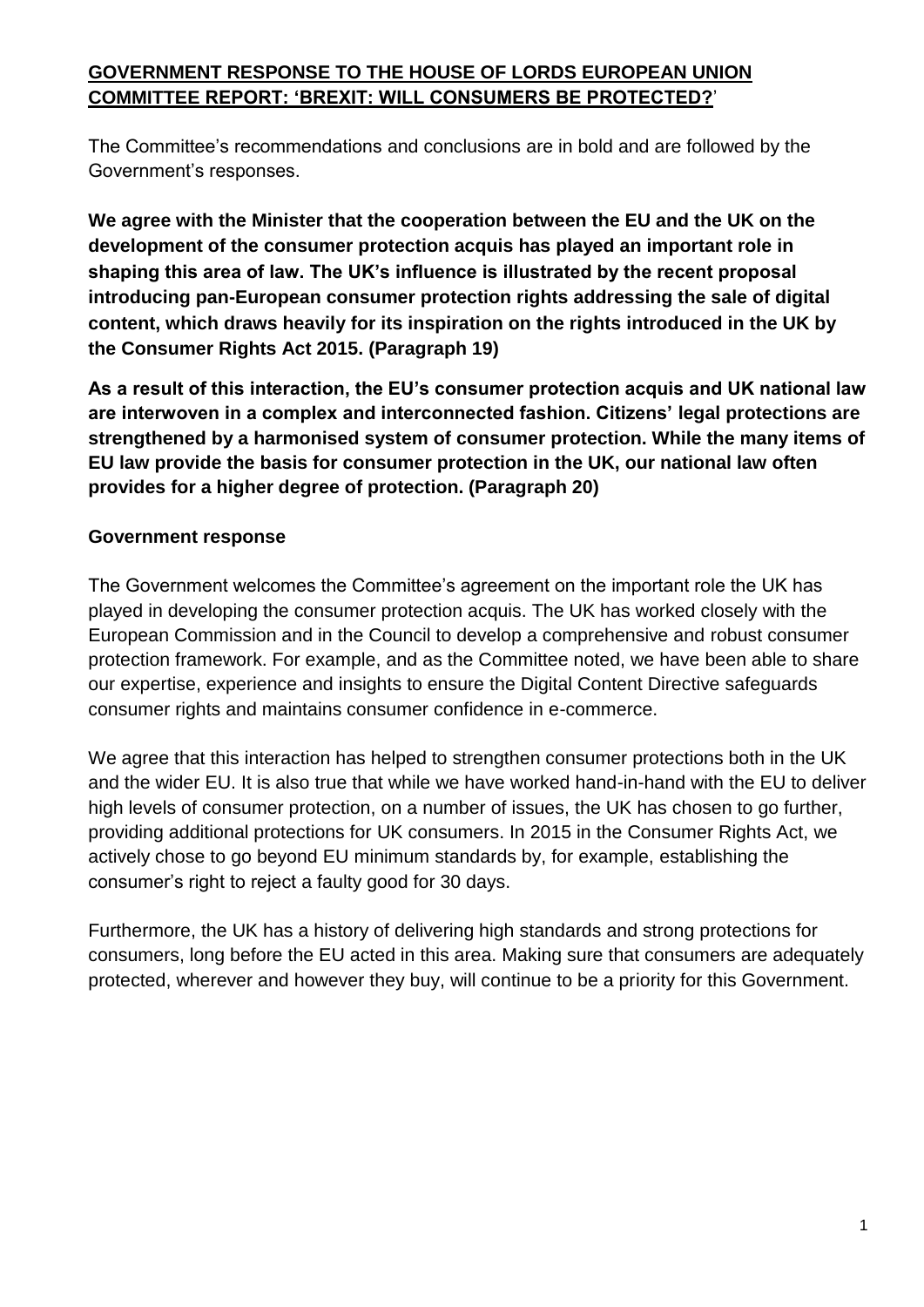**All our witnesses praised the Government's commitment to robust consumer protection rights post-Brexit and welcomed the European Union (Withdrawal) Bill as the means for achieving that end. The weight of our evidence suggests that the consumer protection acquis can be incorporated here via the Bill. (Paragraph 59)**

### **Government response**

The Government welcomes the positive views on the EU (Withdrawal) Bill expressed to the Committee. The Government is committed to maintaining high standards of consumer protection after we have left the EU to ensure that consumers continue to be protected from dangerous and unsafe products and unfair trading practices.

As a result of this Bill, UK consumer protections that are based on EU law will be retained. This means that after we leave the EU, when buying from UK-based traders, UK consumers will be able to rely on the same rights they have now, delivering the stability and continuity consumers and businesses need. This will protect the majority of purchases by UK consumers; by value, most purchases are still made in physical shops<sup>1</sup>, while the majority of online purchases by UK consumers are still from UK-based traders<sup>2</sup>.

**Witnesses with diverse areas of operation and expertise have highlighted the range and significance of individual items of EU legislation. It is clear that beyond setting the baseline for the consumer protection standards that individuals enjoy, EU legislation also plays a crucial role in facilitating a range of cross-border cooperative mechanisms designed to police consumer protection within the Single Market. (Paragraph 38)**

**While the range of legislation identified by our witnesses is broad, another theme is the importance of the agencies, networks and infrastructure, largely created by EU law, which, cooperate on a reciprocal basis, develop policy and facilitate information sharing and exchange between national and EU bodies as a means of protecting consumers across the EU. (Paragraph 39)**

**Of particular importance in this regard is the Consumer Protection Cooperation Regulation which encourages cooperation between national bodies tasked with protecting consumers. We note that the latest iteration of this legislation which is due to be agreed by the Council shortly, includes a provision that encourages cooperation with non-EU Member States. (Paragraph 40)**

**We also welcome the Minister's promise that the UK system will guarantee the rights of those UK consumers who have made cross-border purchases. However, a significant question remains about the protection and enforceability of the consumer protection** 

l  $1$  The majority of retail sales in the UK still take place offline. Offline sales make up around 82 per cent of domestic retail sales. (Office for National Statistics Retail Sales, Great Britain, December 2017)

 $^2$  In 2014, 82% of UK online purchases came from the UK, 12% from the EU and 6% from the outside the EU. (Office for National Statistics Retail Sales, Great Britain, August 2017, and Consumer Perceptions of (Crossborder) e-commerce in the EU Digital Single Market)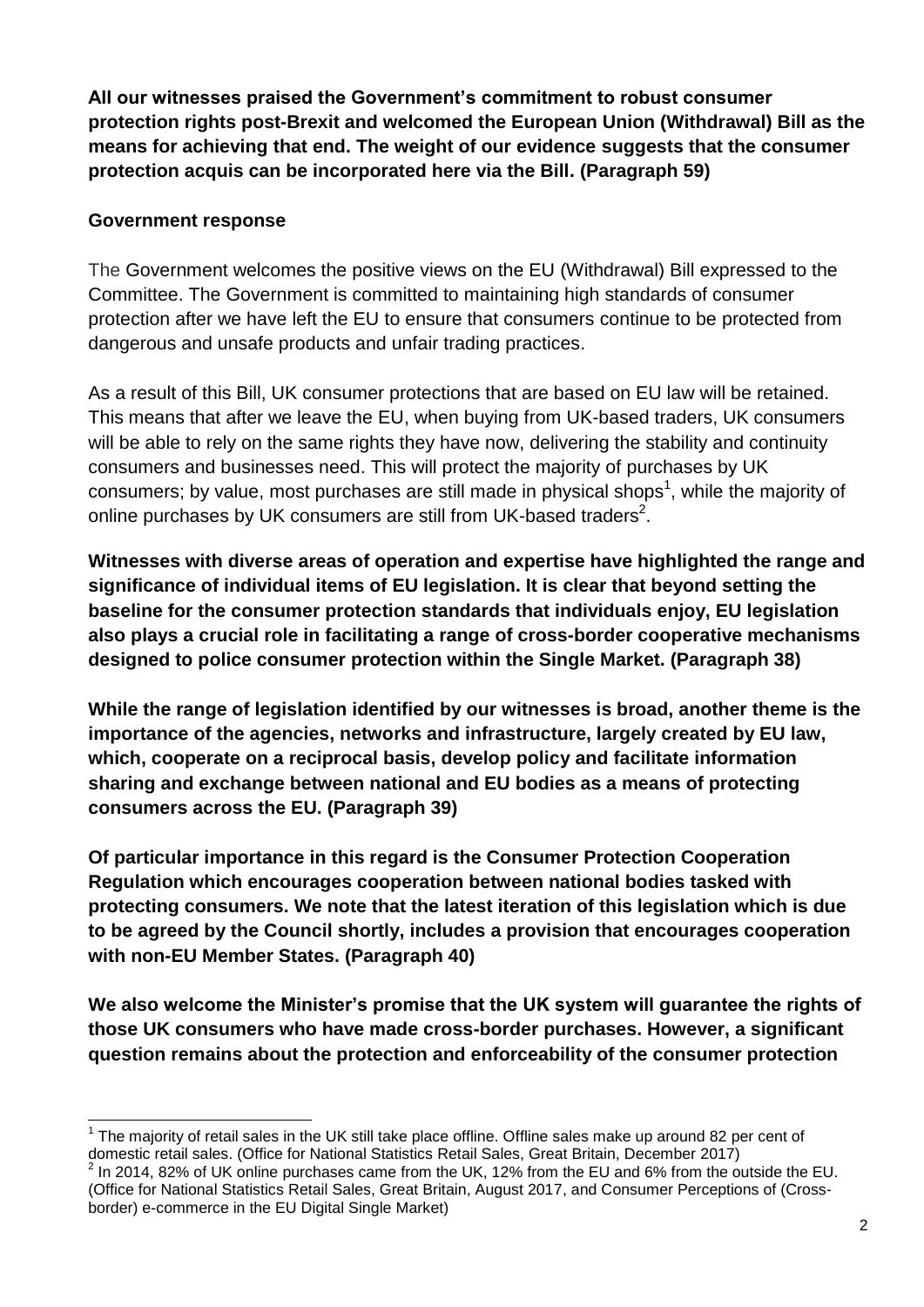**rights of those UK citizens who visit the EU27 post-Brexit. We ask the Minister to address this specific point in the Government's response to this report. (Paragraph 60)**

**The Minister offered us repeated, clear and unambiguous statements that the UK's departure from the EU will not lead to any reduction in the standards of consumer protection currently enjoyed by consumers in the UK. But, she did not address the question as to how the Government will maintain access to the cooperation mechanisms that facilitate the protection of European consumers which are intrinsic to the maintenance and development of standards across the EU. We ask the Minister to address this question when the Government responds to this report. (Paragraph 64)**

**The Minister was sympathetic to the concerns of our witnesses about the loss of the EU based reciprocal arrangements that police EU consumer protection law, of which the Consumer Protection Cooperation Regulation is particularly important. Nevertheless, she was unable to provide us with any detail as to how the Government might secure their application to the UK post-Brexit and we question whether the Government has given any thought to finding a solution to this problem. (Paragraph 73)**

**Reflecting the evidence we received throughout this inquiry, both the Minister and the Deputy Director in the Department acknowledged the importance of the Consumer Protection Cooperation Regulation and classed its post-Brexit operation in the UK as a high priority for the negotiations. We agree. (Paragraph 74)**

**We call on the Government to make every effort to engage the provision in the reformed Regulation (which will shortly be agreed by the Council) that encourages cooperation with non-EU Member States. (Paragraph 75)**

**Our evidence also pointed to the important role played in consumer protection by a number of the EU's Regulatory Agencies. We are concerned that when pressed, beyond advocating a "special and deep relationship" the Minister was unable to offer us any plan as to how the UK might secure access and/or membership of these agencies post-Brexit. (Paragraph 76)**

**We ask the Government to provide us with a clear approach as to how it will secure the UK's post-Brexit access to the EU's reciprocal cross-border mechanisms, resources and infrastructure that police European consumer protection standards. (Paragraph 77)**

### **Government response**

The Government agrees with the Committee in recognising the importance of effective crossborder protections for UK consumers buying goods and services across borders.

Reflecting this, the Government is fully committed to securing the very best possible deal for consumers. Our aim is that UK consumers can continue to buy with confidence from traders in the EU and vice versa. We think there will be substantial benefit on both sides if we can agree suitable future arrangements for cooperating on cross-border enforcement. We can reassure the Committee that the Government has given substantial thought to how this might be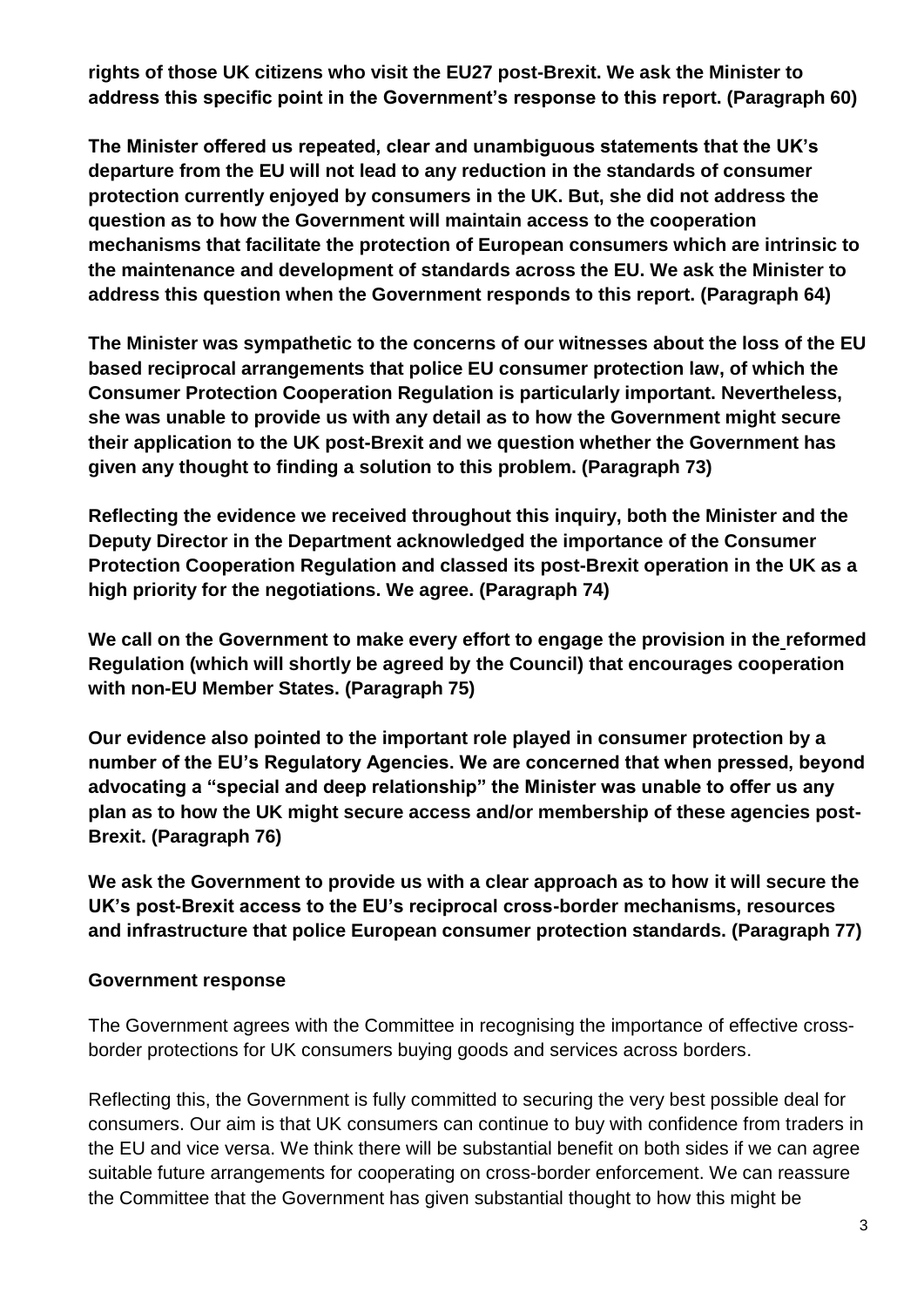achieved. We have considered, in depth, a wide range of options for future cooperation and we are continuing to undertake detailed work on this. The way consumer protections apply when buying across borders in future, and the way the range of current reciprocal arrangements could work in future, are clearly a matter for the negotiations and will form part of the Government's wider negotiating strategy. The Committee will understand that this cannot therefore be discussed in any detail in this response.

We are optimistic, though, that EU member states will also see the benefits to their citizens of future cooperation. It is not in anyone's interest for roque traders to target citizens based in the UK or EU.

We start from a good place with the arrangements which exist under the Consumer Protection Cooperation (CPC) Regulation. More recently, the UK has worked with the European Council to agree an ambitious new CPC Regulation which strengthens cross-border cooperation and enforcement for the new digital environment. We are pleased that progress was made to agree this file by the end of 2017.

The Government recognises the importance of other systems of cooperation and intelligence sharing such as RAPEX, the EU Rapid Alert System for dangerous non-food products; and the European Consumer Centre Network, an EU-wide network of advice centres for consumers shopping across borders. Intelligence sharing will remain important post exit and we are already working to explore options for maintaining information sharing across borders.

Securing a good deal for consumers with regard to cross-border purchases also means obtaining clarity on matters of applicable law, so traders and consumers know where they stand if something goes wrong when a purchase is made cross-border. As the Government's position paper on Civil Judicial Cooperation set out, we are seeking an agreement with the EU that allows for close and comprehensive cross-border civil judicial cooperation on a reciprocal basis, which reflects closely the substantive principles of cooperation under the current EU framework.

In seeking a new future economic partnership with the EU, we will also discuss how best to continue cooperation across the range of policy areas affecting consumers. Our future relationship with EU regulatory agencies such as the European Medicines Agency and the European Aviation Safety Agency will be subject to the negotiations. However, we can say now that the UK is fully committed to continuing the close working relationship we enjoy with our European partners.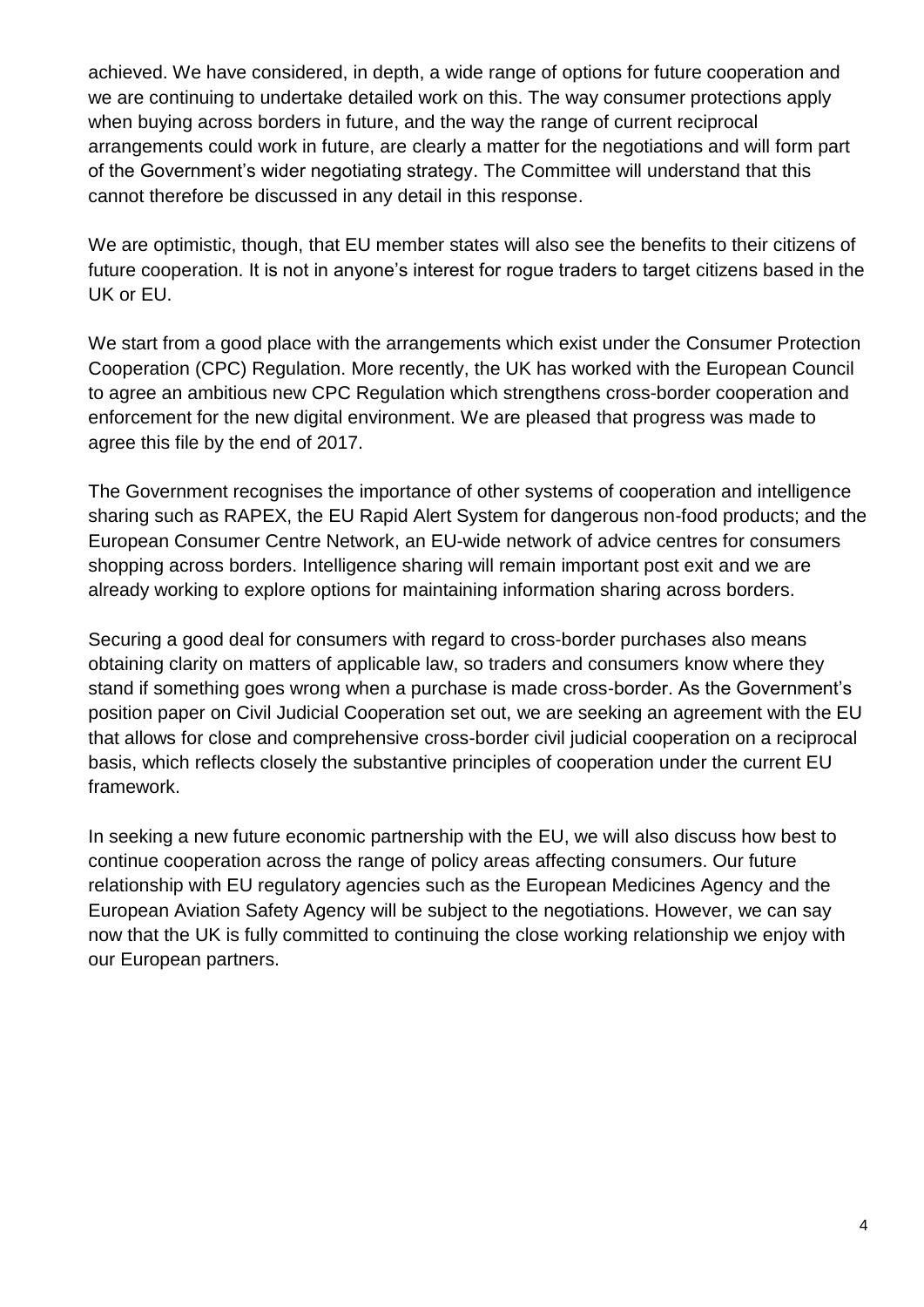**With regard to the international standards organisations CEN and CENELEC, we acknowledge that they are not formally EU bodies, and understand that the resolution of the UK's individual membership of these bodies post-Brexit is not directly within the Government's gift. Nevertheless, we call on the Government to support the BSI's efforts to amend these bodies' statutes to accommodate the UK's new status outside the EU and invite the Government to provide an update on this important issue when it responds to this report. (Paragraph 41)**

### **Government response**

The Government recognises the role of standards in ensuring the safety of products sold on the UK market, supporting consumer confidence and enabling a fair market for businesses and consumers. BSI has made clear its preference to remain a member of CEN and CENELEC. Given BSI's independence from the UK Government and CEN and CENELEC's independence from the EU, BSI must determine how and when it negotiates with its fellow members of CEN and CENELEC.

The Government will remain in close contact with BSI as it seeks to make these changes. We are working with BSI to ensure that the UK's future relationship with European Standards Organisations, including CEN and CENELEC, continues to support a productive, open and competitive business environment in the UK.

**At the outset of our inquiry, witnesses were clearly concerned that the Government had not yet engaged sufficiently with bodies that deal with consumer affairs. However, by September, when the Competition and Markets Authority gave evidence, there was a marked change in tone and the CMA suggested that the Government had improved its contact with relevant stakeholders. This increased level of engagement was confirmed by the Minister in October. (Paragraph 48)**

**We welcome the Minister's and the Department's promise to engage with stakeholders and consumer groups throughout the Brexit process on a regular and systematic basis, and hope that they are able to fulfil this wish. (Paragraph 49)**

# **Government response**

We are listening and talking to as many organisations, companies and institutions as possible as part of our preparations for the UK's exit from the EU.

The Government, both Ministers and officials, frequently meets a range of consumer groups and stakeholders, including Which?, Money Saving Expert and Citizens Advice. For example, in November, Margot James MP, the then Minister for Small Business, Consumers and Corporate Responsibility, and Robin Walker MP, Minister for Exiting the European Union, cohosted a roundtable meeting to discuss consumer protections and EU exit with several consumer groups. During the meeting, Ministers affirmed the Government's commitment to maintaining high standards of consumer protection and delivering the stability and continuity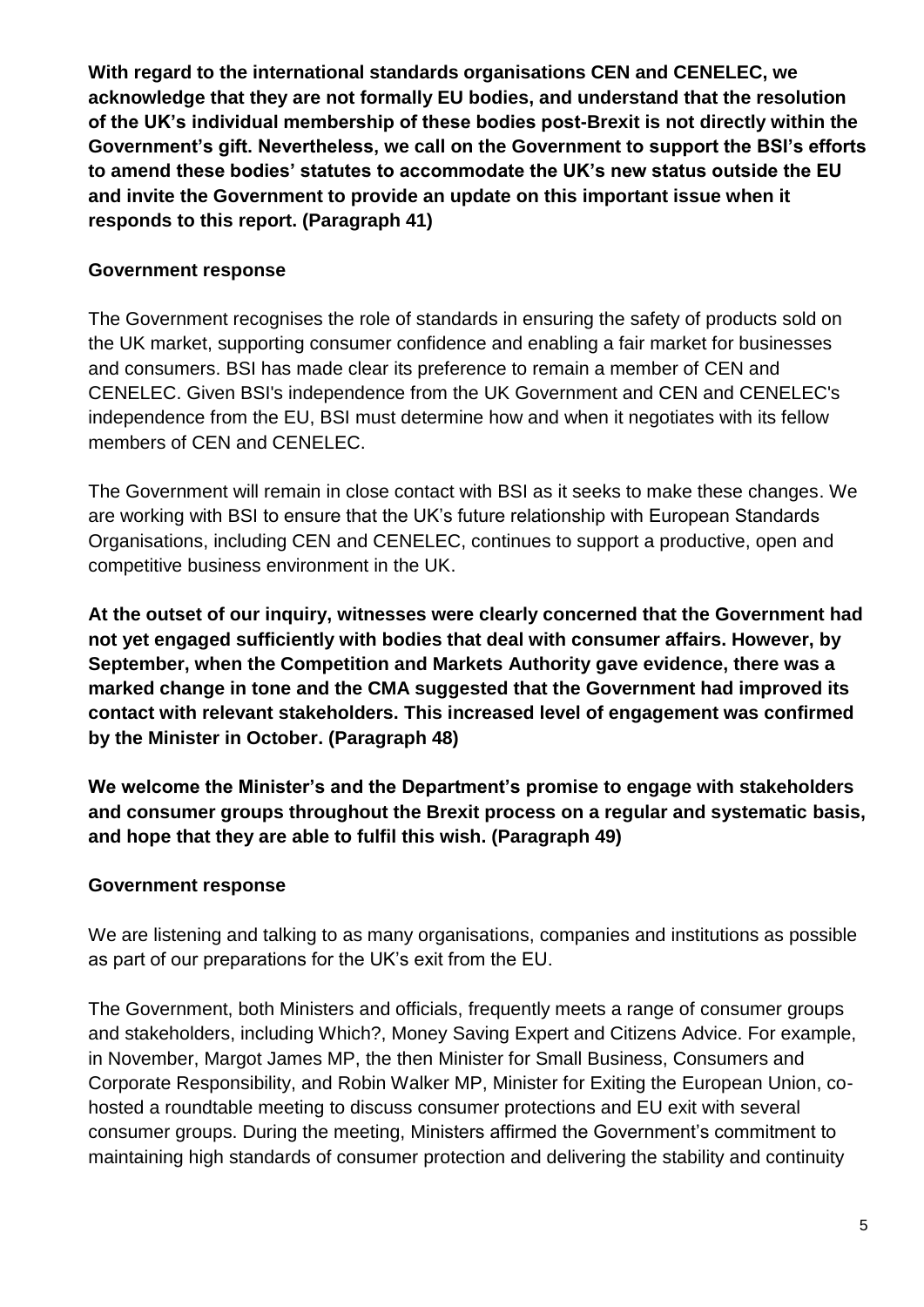consumers require, as well as discussing steps the Government could take to ensure consumer voices continue to be heard. We look forward to continued engagement in 2018.

The Government also chairs the Consumer Protection Partnership, which brings together consumer advice groups, trading standards and other enforcers. These organisations help ensure consumers are protected from significant problems and the Partnership helps them to work together to pool information, identify new issues and make the best use of their combined resources. We are drawing on the operational experience and expertise of these organisations to understand the range of impacts of Brexit on consumers. We will also work with them to give clear information to consumers and businesses once the outcomes of the negotiations are known.

**We are concerned by the clear evidence from the national regulatory and trading standards bodies that they are already struggling to fulfil their important roles because of financial restraints even before the additional complications and challenges of Brexit. We were particularly struck by the implications of the Financial Conduct Authority's testimony that coping with Brexit will "involve some very hard choices". (Paragraph 84)**

**Despite placing the responsibility on local authorities, the Minister seemed sympathetic to our witnesses' views, but we are concerned that she was not able to offer us any solutions to this important problem. We encourage the Government to come forward with a plan to address this problem urgently. (Paragraph 85)**

**We urge the Government, when it responds to this report, to set out a clear plan aimed at alleviating the pressures on national regulators, and addressing how they will continue to interact in the interests of consumers, post-Brexit, with other national regulators in the EU's remaining 27 Member States. (Paragraph 86)**

### **Government response**

The Government recognises the valuable role played by national regulatory and trading standards bodies in protecting UK consumers. We are engaging with a broad range of stakeholders from across the consumer protection landscape to ensure that cross-border cooperation on enforcement can continue and that the potential impacts of EU exit are understood and planned for.

With this in mind, we have committed to providing our regulatory and delivery partners with as much certainty as possible for future years. For example, the Government is working closely with the Competition and Markets Authority (CMA) to ensure it is appropriately resourced for any new responsibilities after the UK leaves the EU. The Government will continue to work with the CMA on this as the negotiations with the EU proceed.

The Government is also working with the Financial Conduct Authority (FCA). The FCA is an independent body funded entirely by a levy on financial services firms and must act within its statutory objectives as set out in the Financial Services and Markets Act (2000). In their 2017